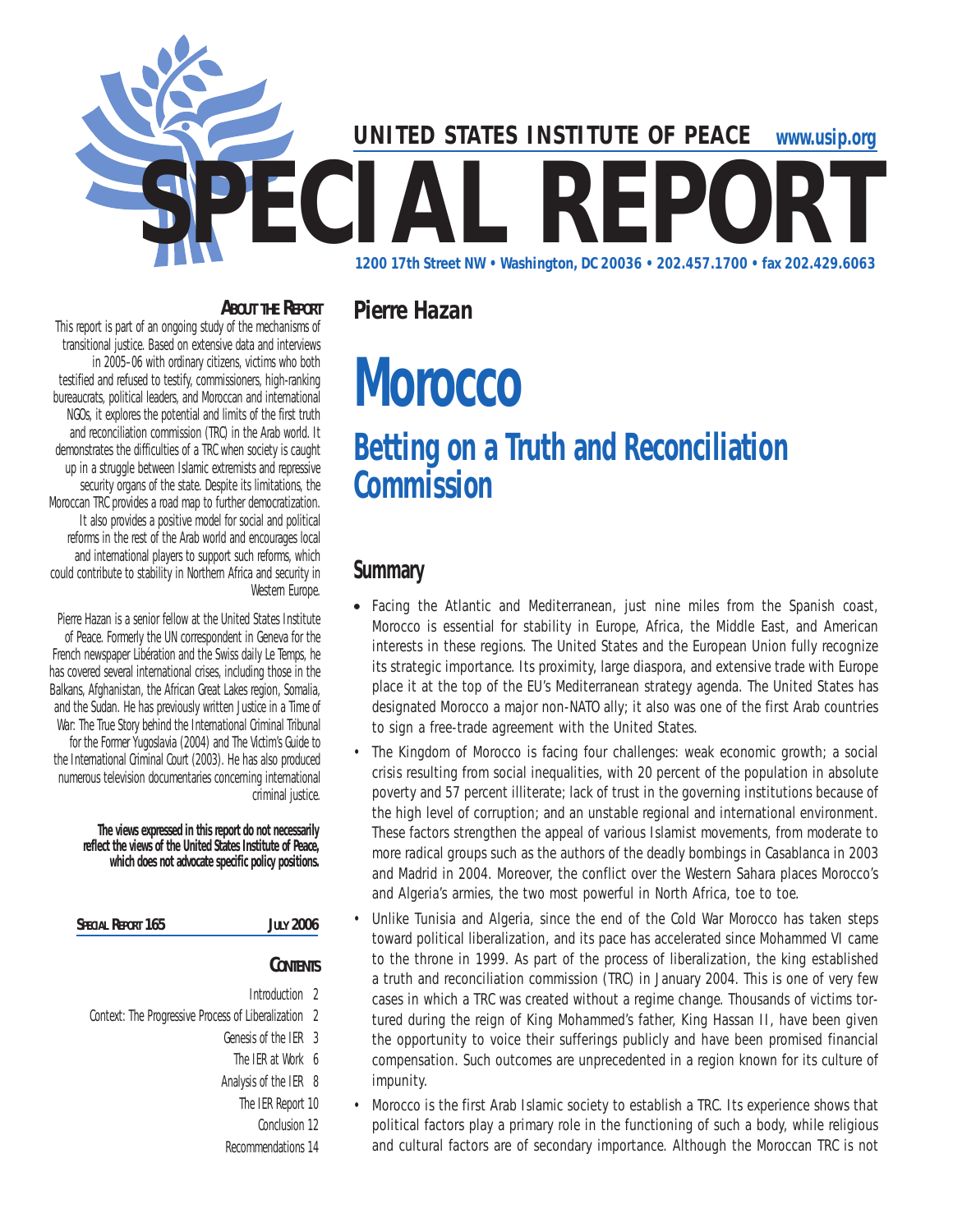#### **About the Institute**

The United States Institute of Peace is an independent, nonpartisan federal institution created by Congress to promote the prevention, management, and peaceful resolution of international conflicts. Established in 1984, the Institute meets its congressional mandate through an array of programs, including research grants, fellowships, professional training, education programs from high school through graduate school, conferences and workshops, library services, and publications. The Institute's Board of Directors is appointed by the President of the United States and confirmed by the Senate.

#### **Board of Directors**

**J. Robinson West** (Chair)**,** Chairman, PFC Energy, Washington, D.C. • **María Otero** (Vice Chair)**,** President, ACCION International, Boston, Mass. • **Betty F. Bumpers,** Founder and former President, Peace Links, Washington, D.C. • **Holly J. Burkhalter,** Director of U.S. Policy, Physicians for Human Rights, Washington, D.C. • **Chester A. Crocker**, James R. Schlesinger Professor of Strategic Studies, School of Foreign Service, Georgetown University • **Laurie S. Fulton,** Partner, Williams and Connolly, Washington, D.C. • **Charles Horner,** Senior Fellow, Hudson Institute, Washington, D.C. • **Seymour Martin Lipset**, Hazel Professor of Public Policy, George Mason University . **Mora L. McLean,** President, Africa-America Institute, New York, N.Y. • **Barbara W. Snelling,** former State Senator and former Lieutenant Governor, Shelburne, Vt.

#### *Members ex officio*

**Michael M. Dunn,** Lieutenant General, U.S. Air Force; President, National Defense University • **Barry F. Lowenkron**, Assistant Secretary of State for Democracy, Human Rights, and Labor • **Peter W. Rodman,** Assistant Secretary of Defense for International Security Affairs • **Richard H. Solomon,** President, United States Institute of Peace (nonvoting)

an exportable model, it could inspire other majority Muslim societies, such as Afghanistan and Lebanon, which are envisaging or might set up TRCs to confront crimes of past regimes.

- Some security experts hoped the TRC would be effective in the "soft war" against terrorism by winning the hearts and minds of the population. The actual experience in Morocco shows the limits of this approach. The tension is too strong between the perceived requirements of the antiterrorist struggle and a process to establish accountability for past crimes and advance democratization. In the final analysis, the "war against terrorism" has limited the TRC's impact in Morocco.
- The report of the Moroccan TRC, published in early 2006, recommended diminution of executive powers, strengthening of parliament, and real independence for the judicial branch. The king and the political parties must decide in the coming years if they will permit the transformation of the "executive monarchy" of Morocco into a parliamentary monarchy. This decision will affect the stability of the kingdom, North Africa, and, to a lesser extent, Europe and the Middle East.

## **Introduction**

After forty-four years as a French protectorate, Morocco gained its independence in 1956 under King Mohammed V. In 1961 Hassan II succeeded to the throne and ruled until his death in 1999. He was the main architect of the "executive monarchy" that still rules Morocco today. Under the constitution promulgated by Hassan II in 1962, the king has nearly unlimited powers. Article Twenty-three of the constitution states, "The king is inviolable and sacred." He holds sole executive power. He appoints and fires the prime minister. He can suspend the constitution or dissolve the assemblies and is chief of the armed forces. As Commander of the Faithful (as Hassan II styled himself in the constitution), he exercises spiritual power over Moroccan Muslims.

### **Context: The Progressive Process of Liberalization**

Hassan II's reign spanned two distinct periods. The "Years of the Iron Fist" (known in Morocco as "les années de plomb," or years of lead) began in 1961 and lasted until the end of the Cold War in 1989. A climate of intimidation characterized this period. The security services were responsible for the "disappearance" of hundreds of political opponents and the torture of thousands. After 1989 Hassan II oversaw a period of liberalization prompted by the new international environment and intense external pressures.

After his father's death, Mohammed VI succeeded to the throne in July 1999 and immediately accelerated the process of political liberalization. In 2002 he allowed the freest organization of legislative elections the country had ever seen. The new king also authorized the return of political exiles, allowed somewhat more freedom of the press, reformed the penal code in 2003, and adopted a code (*moudawana)* guaranteeing the equality of women in 2004. King Mohammed VI also pushed for the creation of a TRC, established later as l'Instance Equité et Réconciliation (IER).

This process of reform and democratization had its limits. Justice remained susceptible to executive pressure. The media were prohibited from questioning Moroccan sovereignty over the Western Sahara and from attacking the monarchy. Social questions were dealt with very timidly.

The IER was an important part of the king's political reforms. It had manifold purposes: to build a new social pact between Moroccan subjects and their institutions, close the dark chapter of decades of repression, solidify the image of a new, young, and modern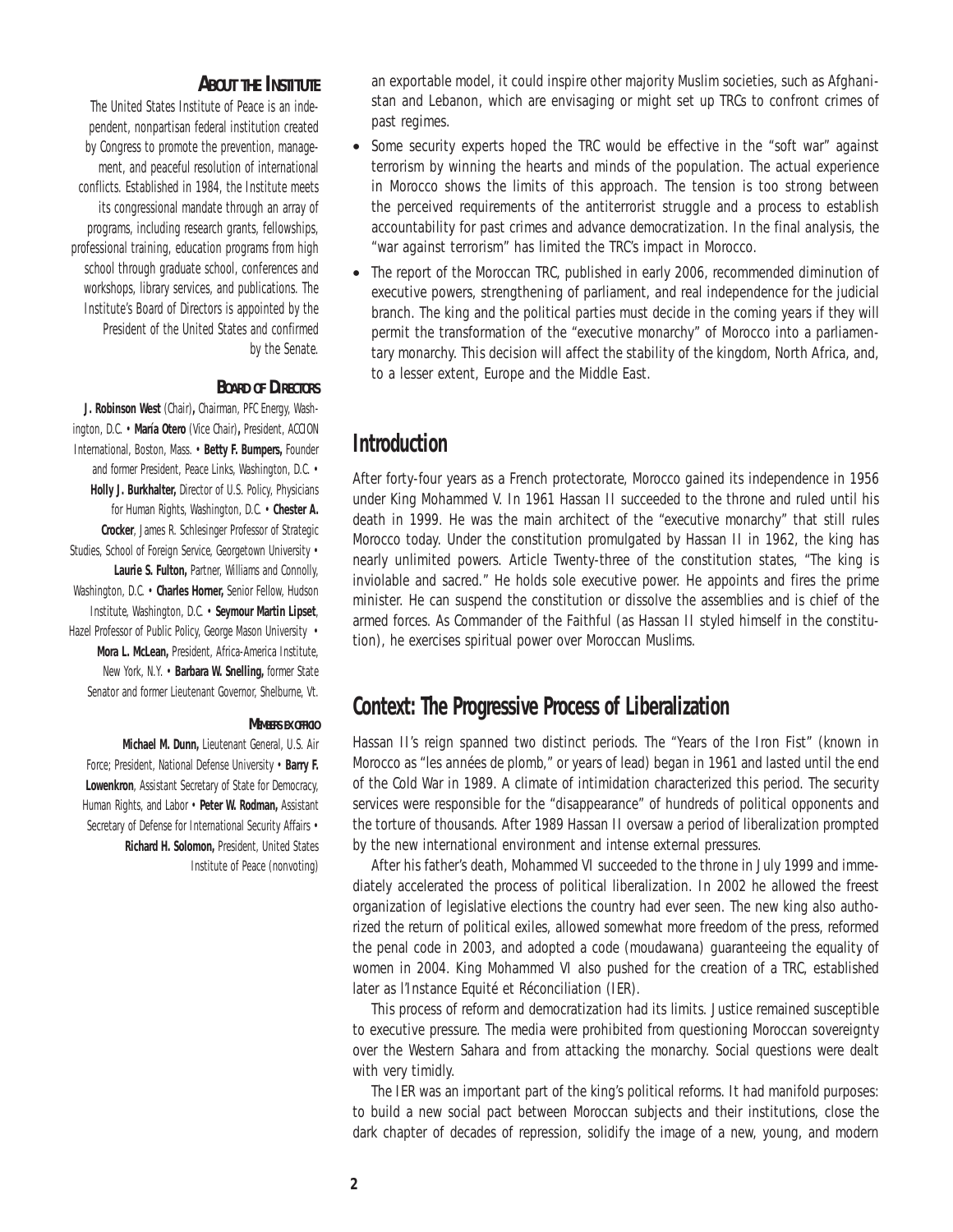monarchy, and project to the world the image of a dynamic, democratic Morocco. It was also a response to growing pressure from society for change.

Both radical and more moderate Islamist movements were becoming increasingly popular. They expressed the frustrations of many Moroccans facing a social crisis fueled by the high level of unemployment among young people, including college graduates; the absolute poverty that forced some 20 percent of the population to live on less than a dollar a day; an illiteracy rate of more than 50 percent; and rampant corruption. Transparency International's corruption perceptions index shows that Moroccans think the level of corruption is much worse now than a few years ago. (On its list of perceived less-corrupt countries, Morocco slid from forty-fifth in 1999 to seventy-eighth in 2005.) All these factors reinforced the appeal of the Islamist movements, which capitalized on their image of honesty and their social work. They also benefited from the fact that a significant segment of the Moroccan population was hostile to the U.S.-led military interventions in Afghanistan and Iraq, Israel's policy toward the Palestinians, and the king's close political ties with the West.

Tolerated as a social movement but not recognized as a political party, the (Islamist) Movement for Charity and Justice, led by Sheik Yacine, a staunch critic of the monarchy and the corruption of the regime, gained strong popular support. In 2002 the Justice and Democracy Party (PJD), a moderate but very heterogeneous Islamist party, became the third largest political group in parliament. Its gains would have been greater, but the PJD had decided not to run in many municipalities, fearing that its growing popularity could trigger a bloody confrontation with the military.

Last but not least, radical groups affiliated with al-Qaeda were the authors of the Casablanca bombings of May 16, 2003, which resulted in forty-five deaths, including those of the twelve bombers. Another al-Qaeda group composed mostly of Moroccans hit Madrid in 2004, leaving 200 people dead and 1,000 wounded. The "Zacarias Moussaoui syndrome"—named after the man convicted of involvement in the conspiracy that resulted in the September 11, 2001, attacks on the United States—stoked fear that European citizens of Moroccan descent could be attracted to terrorist networks and carry out actions in the West and their country of origin. By striking such targets and seeking to destabilize the monarchy, these bombers sent a shock wave through Morocco's ruling class.

#### **Genesis of the IER**

King Mohammed VI announced the establishment of the IER in a speech on January 7, 2004. Created by royal decree, the commission reported to him. This peculiar genesis structured and influenced the IER's work. Political parties were largely excluded from its establishment. Instead, the IER came about through lengthy consultations between the throne and certain elements in civil society, including former political prisoners. All these actors saw the IER as a tool to carry out their specific interests.

The idea for a TRC in Morocco came from Driss Benzekri, a former Marxist-Leninist imprisoned for seventeen years between 1974 and 1991. Following his release he became a human rights activist. He and a group of former detainees offered a "deal of historic importance" to the monarchy: They would collaborate with the regime and even support an amnesty of their former torturers and their superiors on the condition that the throne would strongly pursue democratization. They saw the TRC as a tool to give new impetus to democratization by publicly denouncing past systemic violations of human rights and recommending broad institutional reforms. They believed the domestic system could be reformed from within and wanted to use the TRC as a lever for democratic change.

They supported a "strategic amnesty," basing their arguments on two premises. One was that like the rest of the Arab world, Morocco was in a profound crisis whose resolution required swift democratization. The other was that a historic opportunity existed to have

*Thousands of victims have been given the opportunity to voice their sufferings publicly.*

*The "war against terrorism" has limited the TRC's impact in Morocco.*

*The IER came about through lengthy consultations between the throne and certain elements in civil society, including former political prisoners.*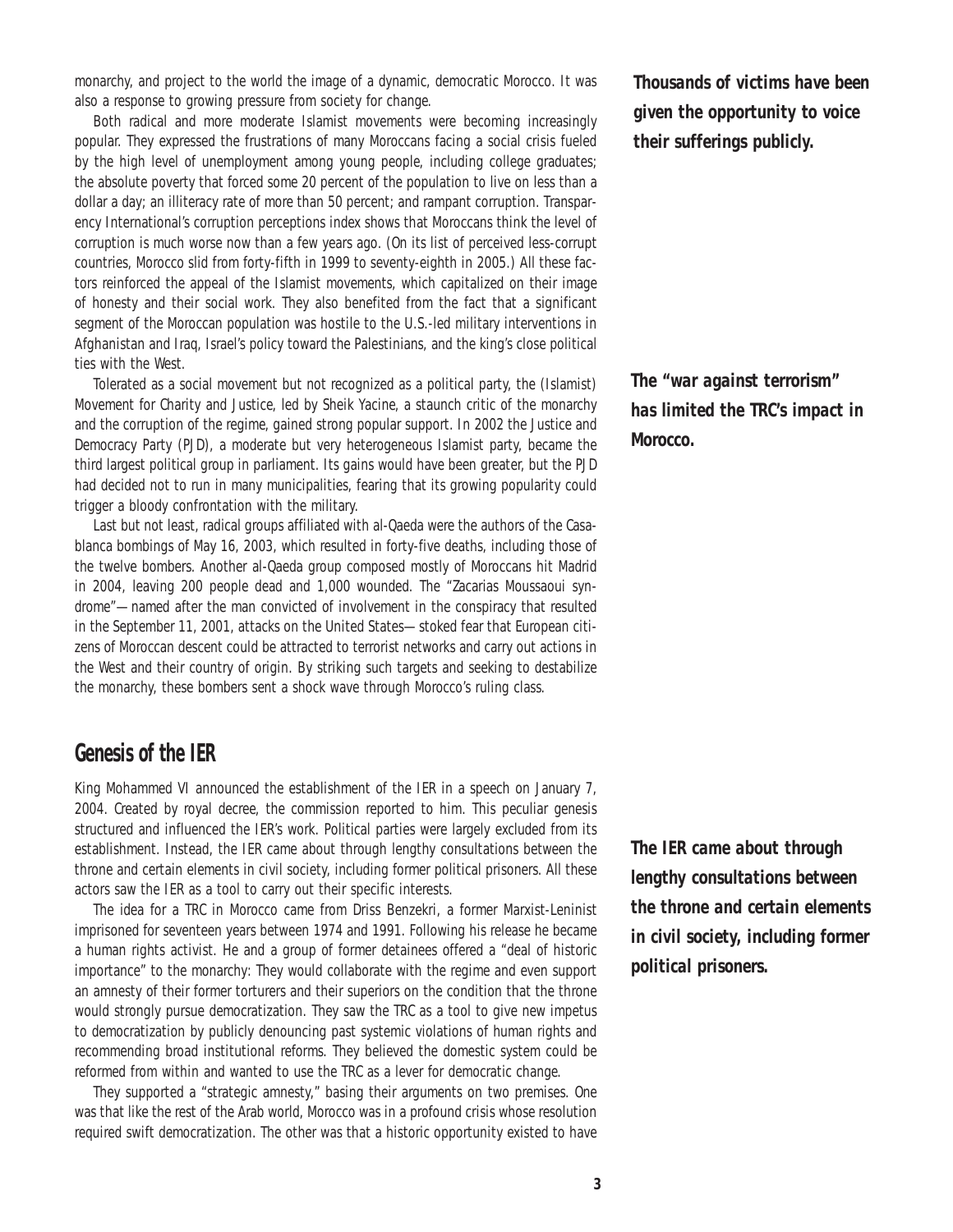as an interlocutor a modern sovereign, willing to democratize the political system to a certain extent and improve the efficiency of state institutions.

Regarding the first point, Driss el Yazami, who would become a prominent figure in the IER, called attention to the somber state of affairs described in a 2004 United Nations Development Program (UNDP) report on the Arab world. He reiterated the UNDP's findings: "The Arab states are actually less developed than they were fifty years ago. There are fewer Internet connections in the whole of the Arab world than in the state of Israel alone. More than 20 percent of the Moroccan population is malnourished, and the majority of Moroccans are illiterate."

Driss Benzekri, Salah El-Ouadie, and Driss el Yazami, the future leaders of the IER, agreed with the UNDP analysis, but they believed Moroccan society had the chance to rise to the challenge of development. Strategically, that implied a pragmatic alliance with the "young guard" surrounding King Mohammed VI. These human rights activists were influenced by the examples of Solidarity in Poland and Gorbachev in the former Soviet Union. They dreamed of being in Solidarity's position, and they hoped for an interlocutor like Gorbachev, not General Jaruzelski, Poland's former communist president. They wagered that they could reform the system from within with the support of the modern elites close to the king. For them, the clarification of past crimes, democratization, and the establishment of the rule of law were preconditions of social and economic development. Given the considerable powers he enjoyed through the constitution, the king was their indispensable partner.

They accepted the price to be paid: the absence of punishment for those who had committed human rights abuses. For these human rights activists, renouncing justice was easier to accept because "the conditions for an impartial process for the perpetrators and those that gave the orders are not feasible due to the lack of a proper judicial system," as Driss el Yazami told the author during an interview in Rabat on January 25, 2005. They also believed that without an alliance with the palace, no way existed to pursue democratization.

For the IER commissioners, its political functions differed from those of its predecessors elsewhere. Morocco's TRC did not emerge out of political upheaval, as South Africa's did, but was intended to accelerate democratic change. The commissioners aimed to revitalize civil society and political debate, expand the democratic space, and give the king additional support to pursue reforms. Through the participation of victims who publicly testified about the tortures they had endured, and through denunciation of state organs that had violated human rights, the commission wanted to "push the envelope" of acceptable discourse in Moroccan society.

King Mohammed VI's support for the IER can be explained by a combination of factors. The king viewed the IER as serving his interests by disarming criticism, improving his image as a modern and democratic ruler, and countering the growing force of the Islamists. He also expressed his desire to modernize Morocco and state institutions, based on the assumption that it was necessary to restore trust between the state and citizens to "liberate energies" and turn toward the challenges of economic and social development.

The monarchy has used human rights to create political legitimacy for the king. Public opinion views most of the political parties, except the Islamist organizations, as coopted by the monarchy. The king's alliance with NGO representatives, some of whom are ideologically distant from the monarchy and have long years of imprisonment to prove it, shelters him from suspicion that the IER is simply a pawn of the palace. Politically, this alliance with personalities on the left (which has been weakening in the past few years) counterbalanced the most conservative elements of the Makhzen, the system of formal and informal power that controls the state, which were intent on slowing political and economic liberalization to maintain the status quo. The alliance was also beneficial for the modernizing elite, which was positioned to profit from privatization and the enhancement of institutional functionality.

*Morocco's TRC did not emerge out of political upheaval, but was intended to accelerate democratic change.*

*The king viewed the IER as serving his interests by disarming criticism, improving his image as a modern and democratic ruler, and countering the growing force of the Islamists.*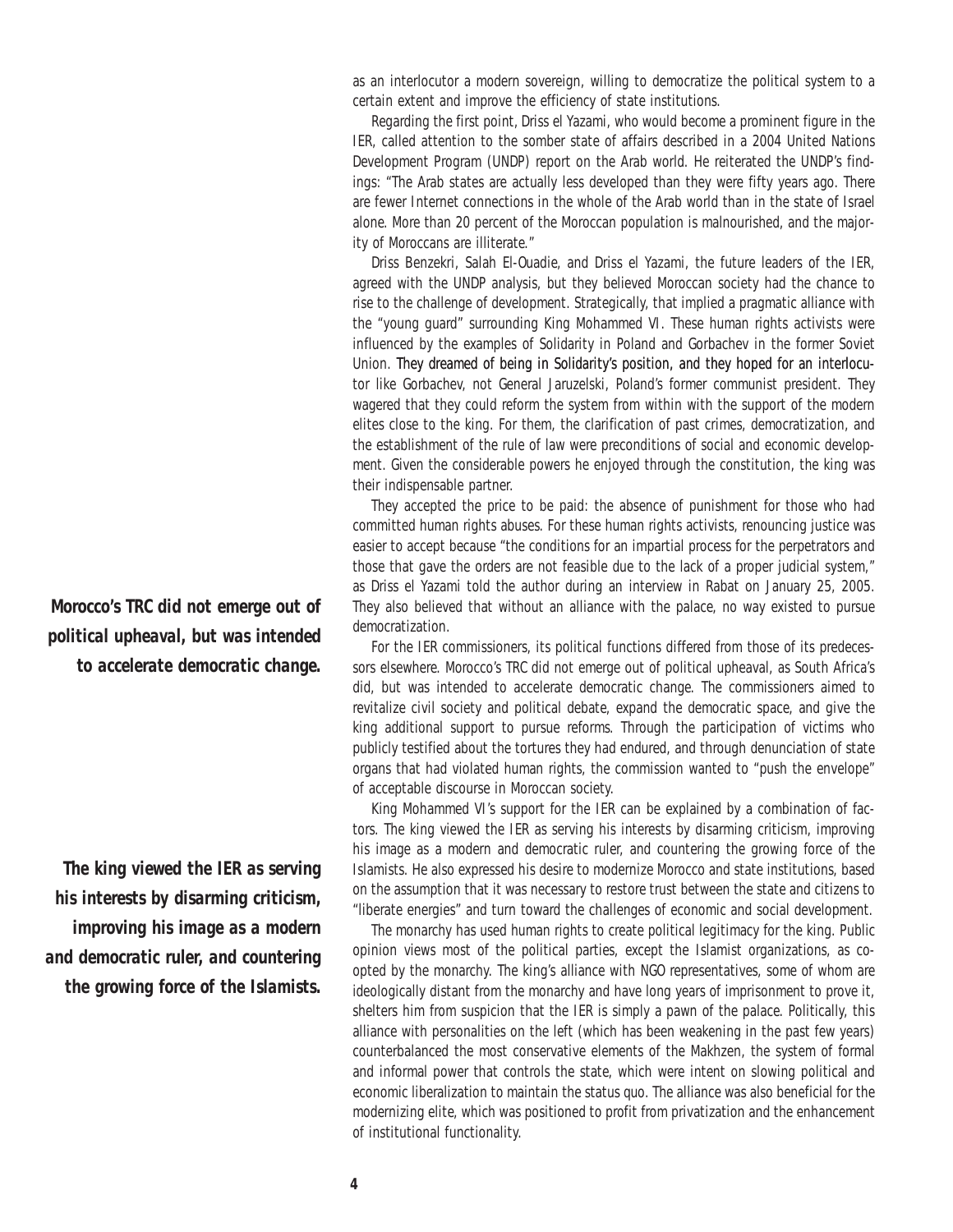This strategy of equilibrium also countered the rising power of the Islamists. The alliance was presented as an embodiment of the "Moroccan voice," an alternative to Islamist theocracy and part of the soft war against radical Islamist networks.

The selection of the IER's seventeen commissioners reflected the alliance between elements of civil society and the throne. The king chose nine of the commissioners from members of the Consultative Council on Human Rights (CCHR); the others were civilsociety members, such as the heads of NGOs, a political scientist, and a medical doctor. Six of the IER commissioners were former political prisoners and former far-left activists, some of whom had been forced into exile for years. The activists have abandoned their revolutionary ideologies and invested themselves in human rights organizations.

The four most prominent commissioners, beginning with the IER president, Driss Benzekri, are former Marxist-Leninist activists. Salah El Ouadie was sentenced to twenty years but paroled after ten. Driss el Yazami was forced into exile, and Latifa Jbadba, the only female commissioner, was first sent to prison at age fifteen. Mbarek Bouderka was sentenced to death in absentia and pardoned much later.

Not a single religious figure is included among the commissioners. Nor are any Islamists, who represent the main political force in the country today. This is partly because the initiative to establish the IER came from members of the left, who paid the highest price during decades of repression. In addition, the inauguration of the IER came shortly after the Casablanca bombing, and the throne wanted to keep some distance from even moderate Islamists.

The king gave a triple mandate to the IER: to shed light on all the cases of "forced disappearance and arbitrary detention," oversee "payment of reparations," and "ensure that the reparations compensated for all of the material and moral damage done to the victims." Finally, the IER was charged with "publishing a report … composed of an analysis of human rights violations … as well as recommendations and propositions, not only to preserve the memory of these past violations, but also to guarantee a definitive break with the former practices that had brought about the suffering of these victims, re-establishing and strengthening confidence in a state of law and the respect for human rights." (The IER's complete mandate may be found at www.ier.ma.)

No TRC had ever covered such a long period; its mandate encompassed a total of forty-three years, from independence in 1956 until the death of King Hassan II in 1999. Officially, the end of the IER's mandate coincided with the establishment of an independent arbitration commission to pay indemnities to victims of "disappearance" and torture, foreshadowing the IER. But 1999 also was the year of King Hassan's death, and the cutoff date of the IER's mandate may be seen as a clear line of demarcation between the new king and his father.

The IER's mandate was constrained by numerous limitations. It forbade mentioning the names of those who had ordered the human rights violations or those who had carried them out. Thus, these persons were sheltered not only from criminal prosecution, but also from public stigmatization. Before they could testify publicly, the victims had to sign a form agreeing not to mention the names of the perpetrators. This prohibition was an essential part of the deal between the palace and Driss Benzekri that led to the IER's establishment. The monarchy did not want to undermine the security organs or overtly criticize King Hassan's reign.

These limitations prevented the commissioners from lifting the veil from past crimes. The commission was not given the power of subpoena. Therefore, security service agents could decide for themselves if they would cooperate with the IER, and to what extent. Finally, the commission could present only recommendations for political and institutional change. It had no real teeth, except in the domain of reparations.

*The selection of the IER's seventeen commissioners reflected the alliance between elements of civil society and the throne.*

*Not a single religious figure is included among the commissioners. Nor are any Islamists, partly because the initiative to establish the IER came from members of the left, who paid the highest price during decades of repression.* 

*The IER's mandate was constrained by numerous limitations. It forbade mentioning the names of those who had ordered the human rights violations or those who had carried them out.*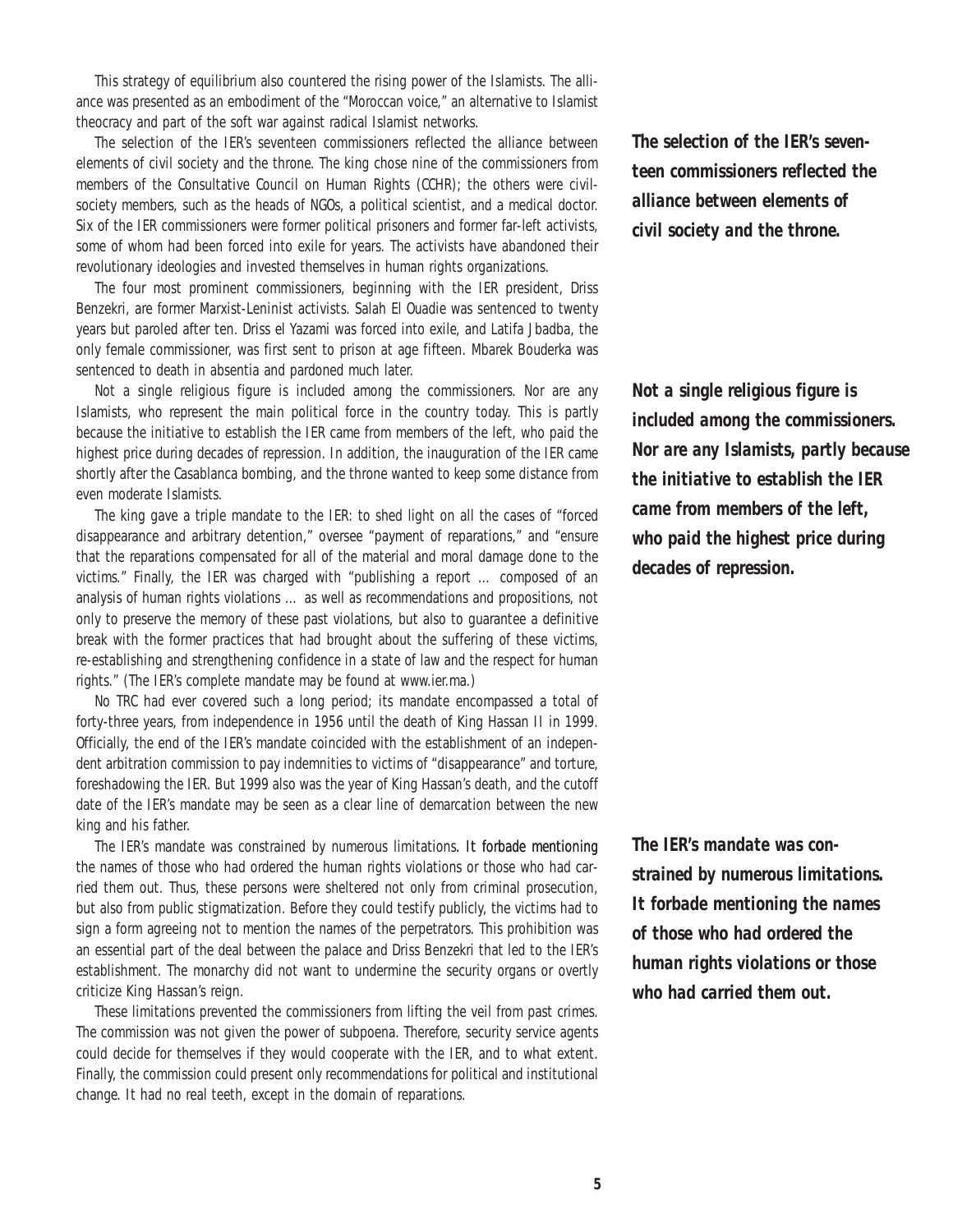### **The IER at Work**

*The Moroccan commissioners saw hearings as an effective tool to convey a political message, because not only words but also deep emotions and old scars would be revealed.*

> *The commissioners' aim was to break the silence about the decades of repression.*

Public hearings played an essential role in the work of the commission. Influenced by the South African TRC, before which 20,000 victims and hundreds of perpetrators had testified in highly dramatic proceedings, the Moroccan commissioners wanted to use public hearings to define the new narrative of decades of repression and unleash a social dynamic that would influence all of society, literate or not. They saw hearings as an effective tool to convey a political message, because not only words but also deep emotions and old scars would be revealed.

The commissioners obtained permission from the royal cabinet to broadcast the hearings on national television and radio. Because most of the populace was illiterate, TV and radio were the most effective vehicles of communication, with the potential to reach millions of people, in contrast to the daily press, whose total circulation is only 300,000 to 400,000.

The IER originally decided to hold twenty public hearings in every region of the country. The number later was reduced to seven (two in Rabat, one each in Errachidia, Figuig, Khénifra, El Houcéma, and Marrakech), because the commission worried about trivializing them and because of the huge amount of resources each one required.

As a result of the strict limitations on its mandate, the IER's position during the hearings was delicate. Its goal was to signify the beginning of a new era with the opening of the democracy desired by Mohammed VI. But the break with the past had to be made with great care. The reign of King Hassan II, under which almost all the human rights violations had taken place, could not be criticized.

Since naming the torturers and their superiors was not allowed, the "truth" the witnesses expressed was limited to victimization, not accusation. They could mention only the locations of their suffering (Tazmamart, Agdez, or Derb Moulay Chérif, for example) and the agencies (army, police, security services) that had mistreated them. Because no perpetrator was present or could be named and no one asked them any questions, the victims were the main characters on the stage. The dramatic intensity of the hearings depended solely on their accounts.

The commissioners' aim was to break the silence about the decades of repression. These hearings were a subtle exercise in indirect criticism of Hassan's reign and an all-powerful monarchy. From the commissioners' perspective, the emotional impact of the testimonies was greater when the victims themselves were shaken by their own accounts of tortures and rapes, especially if they were unengaged politically. Sometimes their only "fault" was their blood relationship to a political opponent. They projected an image of innocence disfigured by an arbitrary and cruel system, although that was never said explicitly. The message was nonetheless clear: "Never again."

The TRC encountered a mixed reception from human rights movements. Although some applauded the idea, others harshly criticized its limitations. The Moroccan Human Rights Association (AMDH), a number of former victims, human rights activists, Islamists, and most of the victims from the Western Sahara complained that the IER had granted impunity to the torturers and their superiors. They accused the IER of distorting transitional justice mechanisms to protect those responsible for the repressive system—if not whitewashing their past then sparing them any punishment. For the critics, installing the rule of law meant exacting justice for past crimes.

The human rights activists also charged that the IER mandate did not cover current human rights violations—in particular, those against nearly 3,000 Islamists after the bombings in Casablanca—under an antiterrorist law passed during an emotionally charged emergency.

The AMDH disagreed with the IER's careful approach. The association decided to organize parallel public hearings, an unprecedented step in the history of transitional justice. Called the "Completely Free Testimonies for Truth," these hearings took place in some of the same cities chosen by the IER: Rabat, Khénifra, El-Houcéma, and Marrakech, as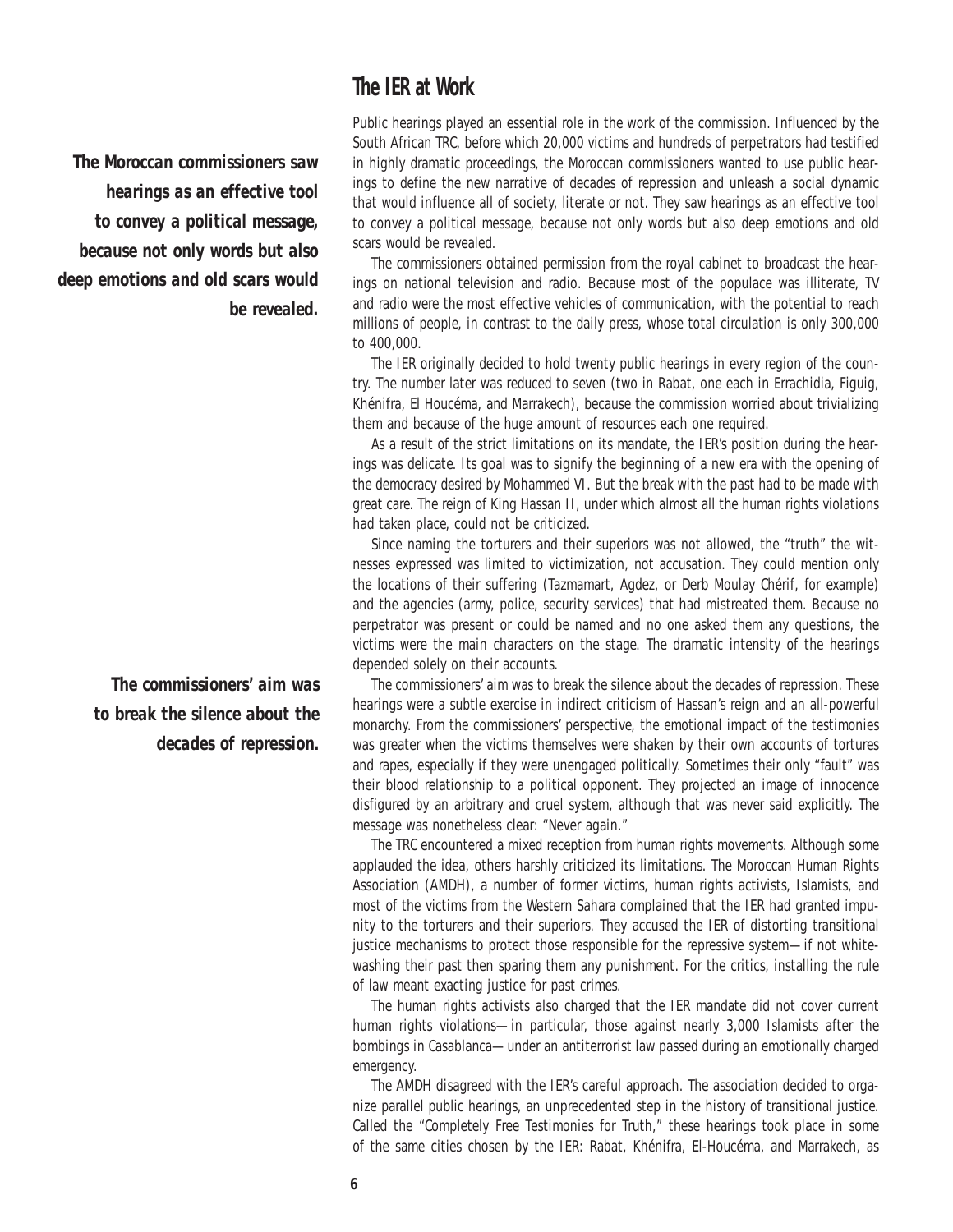well as Paris. They publicly announced the torturers' names and denounced human rights abuses committed against Islamists after 1999, the period not addressed under the IER mandate.

Ironically, the establishment of the IER enabled these public hearings to take place, creating a space for expression that surpassed the limits of the official truth commission. These unofficial hearings revealed the ambiguity and arbitrariness of the authorities' decision to ban criticism of the regime. Since the mid-1990s, NGOs, the press, activists, authors, and numerous ex-prisoners have broken the silence about the identity of the torturers. There has been no retaliation against those making the denunciations, but also no judicial consequences for the perpetrators.

The IER's seven official hearings took place between December 2004 and May 2005. Another was scheduled in the Western Sahara in May 2005, then postponed to July before being cancelled for political and security reasons. This hearing was of special significance and the toughest test for the commission. By holding a public hearing there as it did in other regions of the country, the Moroccan state would have demonstrated that the situation in the Western Sahara had been normalized.

To this day the Western Sahara conflict has not been resolved. Moroccan authorities consider the region an integral part of the kingdom and have occupied it since the Green March in 1975. The independence movement of the Saharawis, Polisario (Popular Front for the Liberation of Saguia el Hamra and Gold River), supported by Algeria, claims their right to self-determination.

In 1975 the International Court of Justice recommended holding a referendum, which never took place. The most recent plan for peace, in 2003, came from James Baker, former U.S. secretary of state, but Morocco rejected it. Today no international solution is in sight. In November 2005 the U.S. Congress held a public hearing on the issue. Supporters of selfdetermination for the "last African colony" clashed with Congress members sympathetic to Morocco, who asserted it was "absurd" to create a state in a sprawling territory with no more than 300,000 inhabitants, which moreover would be a haven for terrorists.

The commission faced a real challenge: How could a transitional justice mechanism be successful while the key question of sovereignty was not yet resolved? The IER did not rise to the challenge. The task might have exceeded its capacity: A commission established by Morocco's king would have had difficulty appearing neutral in the disputed region. Confidence between the IER and the Saharawi victims was hardly the rule. Only one of the seventeen commissioners was Saharawi, and he was from an old local family with ties to the Moroccan elite.

Nevertheless, four to five thousand men and women, almost a quarter of the people who identified themselves as victims to the IER, were originally from the Western Sahara. Despite their doubts about the commission's neutrality, they agreed to collaborate for a variety of reasons: Some perceived the commission as a rare platform for denouncing human rights abuses; others hoped to obtain information about the circumstances of deceased victims who had been close to them and, above all, the location of their graves. Living in destitution, they also wanted compensation for their suffering.

Lahcen Moutik, a leading human rights activist in Layoune, explained to the author in an interview on December 3, 2005: "For the first time, we had a chance to speak to the Moroccan people about a reality that has been hidden from them. In addition, by collaborating with the IER, we can honor the memory of the disappeared and receive individual and collective reparations."

But riots denouncing "thirty years of Moroccan occupation" erupted in spring 2005, and the Moroccan flag was burned. Polisario sympathizers were determined to prevent the hearing from taking place in the Western Sahara because they did not want any Moroccan institution to have a shred of credibility in this region. These activists believed that questions surrounding arbitrary arrests, disappearances, and inequitable legal proceedings could be resolved only by "the end of Moroccan occupation." They viewed independence as a prerequisite for the improvement of human rights.

*Parallel public hearings publicly announced the torturers' names and denounced human rights abuses committed against Islamists after 1999.*

*Almost a quarter of the people who identified themselves as victims to the IER were originally from the Western Sahara. Living in destitution, they also wanted compensation for their suffering.*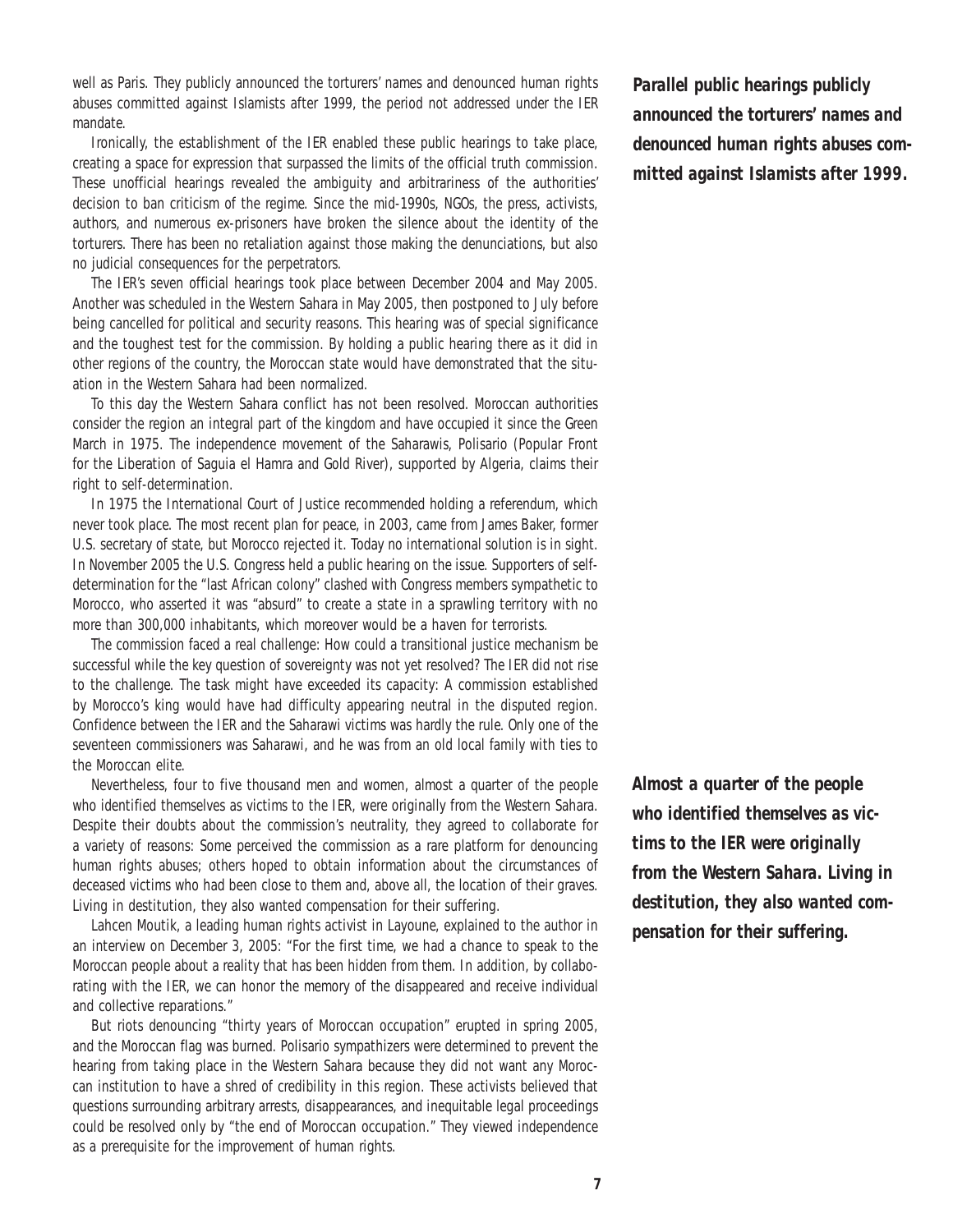*In the IER's summary report, not one word was devoted to the Western Sahara.*

*Mohammed VI never questions his father's repressive regime, nor does he accuse the groups that advocated armed struggle to overthrow the monarchy.* 

*King Mohammed VI affirmed his desire "to complete the democratization process and to install the rule of law."*

Faced with the radical independence movement and the ill will of the local authorities who were to provide security, the IER postponed the scheduled date of the hearings and finally cancelled them altogether. Both the security forces and the radical militants thus achieved their goal of preventing the public hearings from taking place.

Regrettably, in the IER's summary report, not one word was devoted to the Western Sahara, the area that undoubtedly had been hardest hit by repression. Nor did it confront the Moroccan agencies that had carried out the "disappearances" of dozens of Saharawis, tortured hundreds, and inflicted collective punishments whose numbers are still controversial but nonetheless significant.

### **Analysis of the IER**

The IER is based on two ambiguities. The first is the legacy of Hassan II to his son, Mohammed VI. The second concerns the IER's political purpose. Both strongly affected the commission's work and are likely to affect its impact.

King Mohammed VI is caught between his proclaimed loyalty to his father and his need to put some distance between himself and his father's reign. His ambiguous attitude toward Hassan II is striking. The IER's mandate could have terminated in 1990, with the beginning of liberalization, or with the general amnesty of 1994. Instead, Mohammed VI decided to end it in 1999, the very year he came to power. Therefore, the IER's mandate marks the boundary between the past and present sovereign. However, Mohammed VI's distance from his father is countered by the fact that he justifies the establishment of the IER in the name of his father, who started the liberalization process. Addressing some of the victims of Hassan's repression, he spoke about the "immaculate soul of Hassan II."

Not once does Mohammed VI assign responsibility for the decades of repression. He never questions his father's repressive regime, nor does he accuse the groups that advocated armed struggle to overthrow the monarchy. Instead, he often has emphasized the need for "Moroccans to reconcile themselves to their past" and exhorted citizens "not to be prisoners of the negative past." The IER denounces the manifestations of repression—torture, disappearances carried out by state agents, secret prisons, and arbitrary detention—but never the system that created the repression. And the state remains silent.

During the seven public audiences organized by the IER, portraits of Hassan II were sometimes present, sometimes absent. Whenever they were there, they were in a position equal or inferior to the present king's. The ambiguity about the previous king was never elucidated: Was Hassan II the builder of modern and democratic Morocco or the primary architect of decades of repression? And if he was both, how is it possible to separate the two aspects? The right to list the pros and cons seems to be forbidden up to the present day, as the IER's final report shows. A torture victim from the reign of Hassan II explained the rationalization he had to make while testifying between portraits of the current king and his father: "I imagined that the left portrait (Mohammed VI) was defending me against the right portrait (Hassan II)."

This first ambiguity in the legacy of Hassan II leads to the second. What is the goal of the IER? What is the final destination of this process of democratization? Some IER commissioners and the monarchy disagree about these questions.

Driss Benzekri wagers that the work of the truth commission will create a dynamic for institutional reform, leading to a parliamentary monarchy in the near future. In a speech in Washington before the National Endowment for Democracy on January 19, 2006, he said such reform would mean "a limitation on executive powers, strengthening the role of the parliament, and a strict separation between the branches of power, with real independence of the judiciary."

King Mohammed VI never has fully explained his political objectives. In the speech establishing the IER in January 2004, he affirmed his desire "to complete the democratiza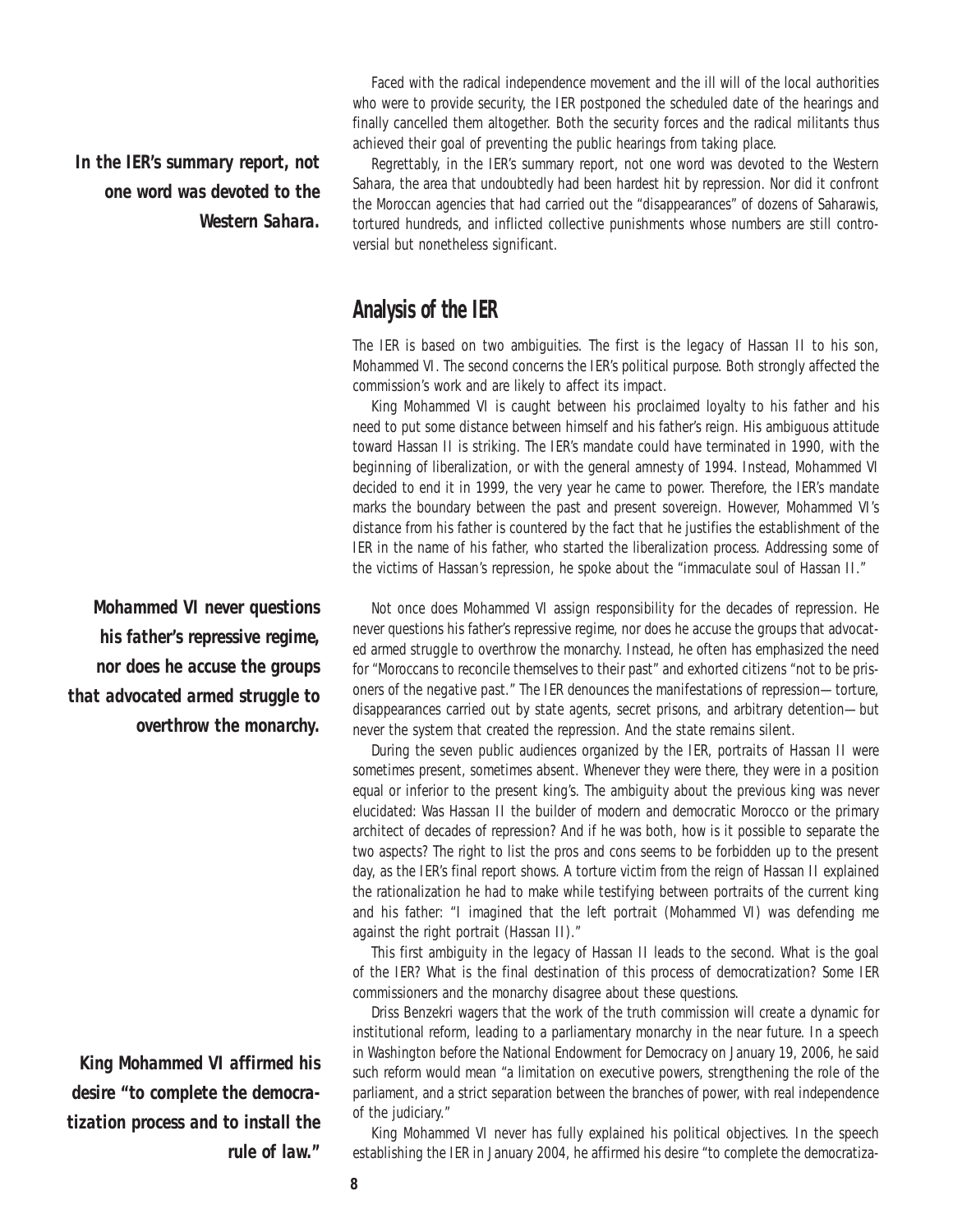tion process and to install the rule of law" and "to build a modern, democratic society, where all citizens can exercise their rights and comply with their obligations, with liberty and responsibility." But what political future does he envisage? Does he accept Benzekri's idea of establishing a parliamentary monarchy in the near future? In a recent interview, the sovereign refuted the idea that Morocco would be transformed into a constitutional monarchy with himself as a new Juan Carlos. "We cannot transport the European model of constitutional monarchy. We have our specific needs and obligations that direct us on the road we pursue" ("The Objective of the Public Hearings Is to 'Reconcile Morocco with Its Past,'" *El Pais*, January 24, 2006). Is King Mohammed ready to renounce the almost unlimited powers the constitution gives him?

Moroccan authorities emphasized time and again that establishment of a TRC in the Arab Islamic world was unprecedented. In fact, thirty or so other commissions have been established in Christian or African societies, some of which include sizable Muslim minorities. The absence of TRCs in Islamic countries does raise a number of questions. Are truth commissions truly universal instruments, or does the lack of democratic regimes explain their absence in this part of the world? Does Islamic exceptionalism block the concept of forgiveness, and has Morocco succeeded in breaking through it? Or are westerners and Africans exaggerating the importance of their own cultures in establishing TRCs?

The Moroccan example shows that the way these questions are being framed is part of a political debate. The king stresses the importance of religion and the search for national unity in achieving reconciliation through forgiveness. On the other hand, the commissioners want to use the TRC to democratize institutions and are ready to grant political amnesty to the torturers and their superiors to achieve this objective. The result is practically the same: Both advocate a nonjudicial approach, but the terms used—forgiveness vs. amnesty—reveal differing strategies and goals. By using the term amnesty (which can be rescinded), the commissioners are trying to keep the process in the realm of politics. Meanwhile the king depoliticizes impunity by justifying it spiritually as forgiveness.

The king finds it appropriate to invoke Islam because one of his titles and roles is Commander of the Faithful. Unlike in other Arab regimes, Moroccan royal power is exercised in the religious arena, and the sovereign holds spiritual power. In a speech on January 6, 2006, the king invoked God to legitimate the lack of punishment of human rights violators: "The sincere work of reconciliation that we have achieved … is in keeping with the divine injunction which says: 'So overlook human frailty with gracious forgiveness.…' This is a gracious act of collective forgiveness." Another cultural argument favorable to the monarchy asserts, "Moroccan culture does not practice revenge." Punishment of a criminal act is presented as an act of vengeance. The meaning of the words is elided to remove any value from punishment. (King Mohammed's speech, marking the conclusion of the IER's work, may be found on www.ier.ma.)

Another argument the king put forth in favor of pardoning perpetrators of human rights abuses is simultaneously cultural, political, and developmental. From this perspective, forgiveness is a precondition of reconciliation "between Moroccans and their past," to free energies to build a new Morocco. This argument is essentialist (reflecting the supposed essence of the Moroccan nation), political (searching for national unity), and developmental (liberating productive energies).

The IER commissioners are reluctant to use religious and cultural arguments to justify amnesty. They accept "strategic" forgiveness, nothing more, elaborating an ethic of responsibility, assessing that the political and social benefits of establishing the rule of law outweigh punishing the authors of the repression and past crimes. In his 2005 interview with the author, Salah El-Ouadie explained: "I do not want only certain individuals to pay for the state's responsibilities. The individualization of the punishments would have relieved the state of its responsibilities, and that is exactly what we wanted to avoid. Those who stake out an extremist position are mistaken."

According to this line of reasoning, putting the perpetrators on trial would create a false sense of good conscience, because it is the system that is really responsible. Salah *Are truth commissions truly universal instruments, or does the lack of democratic regimes explain their absence in this part of the world?*

*Moroccan royal power is exercised in the religious arena, and the sovereign holds spiritual power. The king invoked God to legitimate the lack of punishment of human rights violators.* 

*The IER commissioners are reluctant to use religious and cultural arguments to justify amnesty.*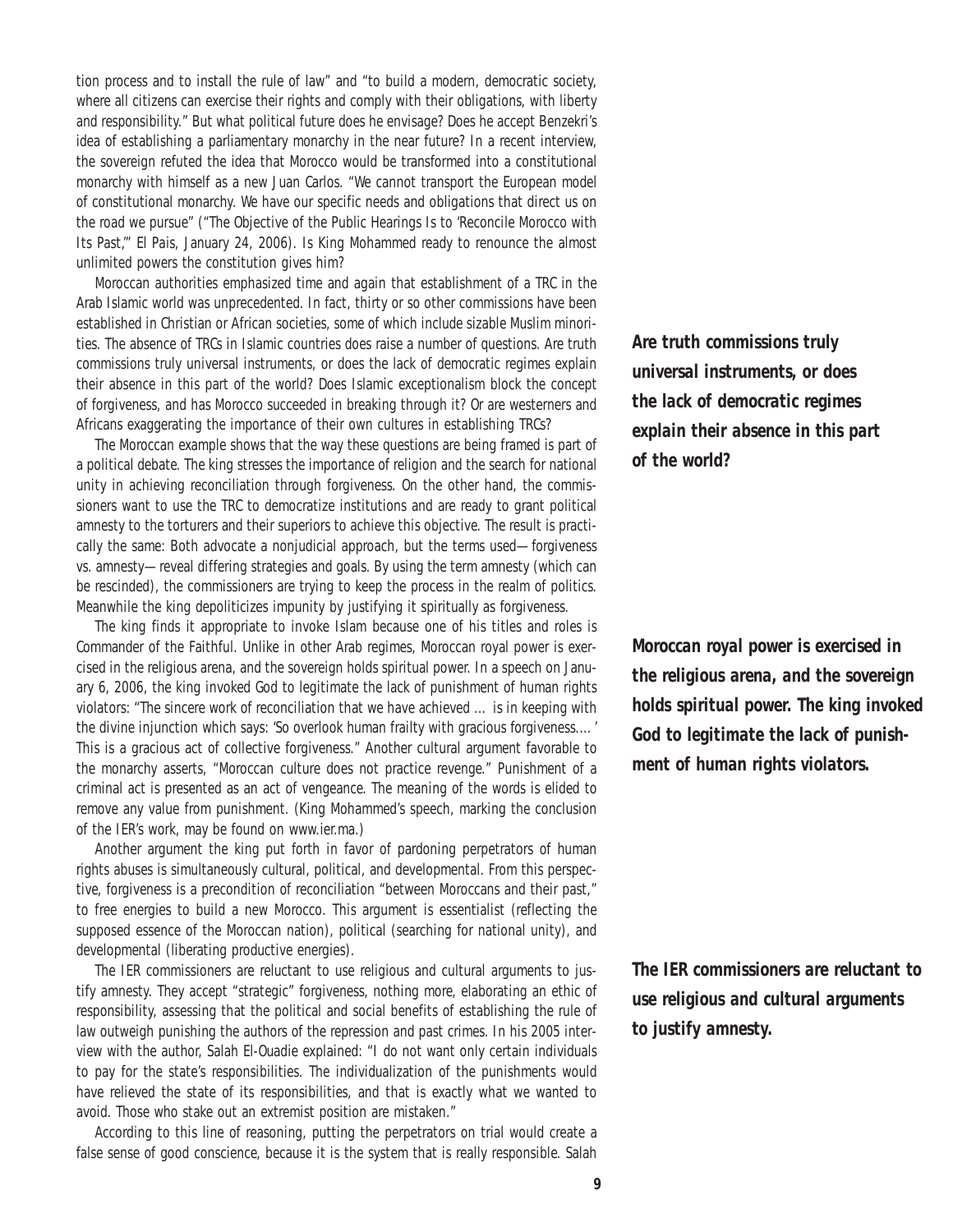El-Ouadie believes that to "purify" the society, the individual authors of state crimes should not be punished; rather, the criminal system should be proscribed. It is as if the agents of the repressive apparatus did not matter.

For the IER commissioners, forgiveness—or rather amnesty—is purely a political act, and it is essential that society understand it as such. In an interview with the author on February 4, 2005, IER commissioner Abdelhay Moudden opposed cultural justification of the IER because "the commission has been thought of, conceived, and defined as a means to achieve a political objective, that of democratization." To transform the amnesty into "cultural forgiveness" would give it some local color but would depoliticize it and damage its potential to foster social mobilization.

The IER cannot be understood outside the political and security context in which it was created. At each stage of the commission, the "war against terrorism"—in particular the Casablanca and Madrid bombings—played a major role. It affected the commission's establishment, mandate, functions, perception by the public, and effects. Some state organs also used the rhetoric of "the war against terrorism" to justify their refusal to cooperate with the IER.

The king established the IER about seven months after the Casablanca bombings of May 16, 2003. At that time Morocco had become one of the theaters of the "war against terrorism" announced by the Bush administration eighteen months earlier. Morocco's association with terrorism intensified with the Madrid bombings (March 11, 2004), perpetrated mostly by Moroccan nationals.

Some Moroccan officials in the interior ministry wanted to use the TRC in psychological warfare. "The IER is a weapon in the antiterrorist struggle. We are taking this war to two fronts. One, the hard war, includes the repressive aspects of dismantling terrorist cells; the other, the soft war, is to bring the population to our side. The IER is an element of this soft war," a high interior ministry official stressed during an interview with the author on December 3, 2005. By winning the confidence of the population, the IER could dry up the support essential for the hard-core "terrorists" to reach their goals.

In practice, however, making the IER an instrument of antiterrorism led to considerable difficulties and created a contradiction between the agendas of security and democracy. The authorities believed they had to reassure the repressive organs that were dismantling Islamist networks. Therefore the monarchy guaranteed those organs impunity and the option of refusing to cooperate with the IER, and they took advantage of those prerogatives. But to what degree can society adhere to a process that sheds light on the Years of the Iron Fist if the highest state officials refuse to cooperate with a commission created by the king? How can society subscribe to democratization, supposedly exemplified by the IER, if, in the name of the struggle against terrorism, the security services continue to make massive arrests marked by mistreatment and extremely flawed police work?

Abdelhay Moudden noted in an interview with the author on December 8, 2005: "People ask us, how can you investigate the past while the human rights abuses still go on, even if they don't compare with the past? How can these abuses continue like that and even be encouraged by our American allies?" There is little doubt that the way the Moroccan state organs conducted the war against terrorism weakened the IER.

### **The IER Report**

After twenty-three months' work, the IER published its conclusions, including a thirtypage summary in French and a report of almost seven-hundred pages in Arabic, available at www.ier.ma. The IER report is one of the commission's main accomplishments. It presents a new historical narrative as it interprets a period marked by massive human rights violations and asserts the value of spotlighting them in the present. It also assigns responsibility and recommends institutional and political reforms to prevent repetition of past crimes. In his speech of January 6, 2006, the king announced his decision to make the report public.

*Some state organs used the rhetoric of "the war against terrorism" to justify their refusal to cooperate with the IER.* 

> *Making the IER an instrument of antiterrorism led to considerable difficulties and created a contradiction between the agendas of security and democracy.*

*The IER report interprets a period marked by massive human rights violations and asserts the value of spotlighting them in the present.*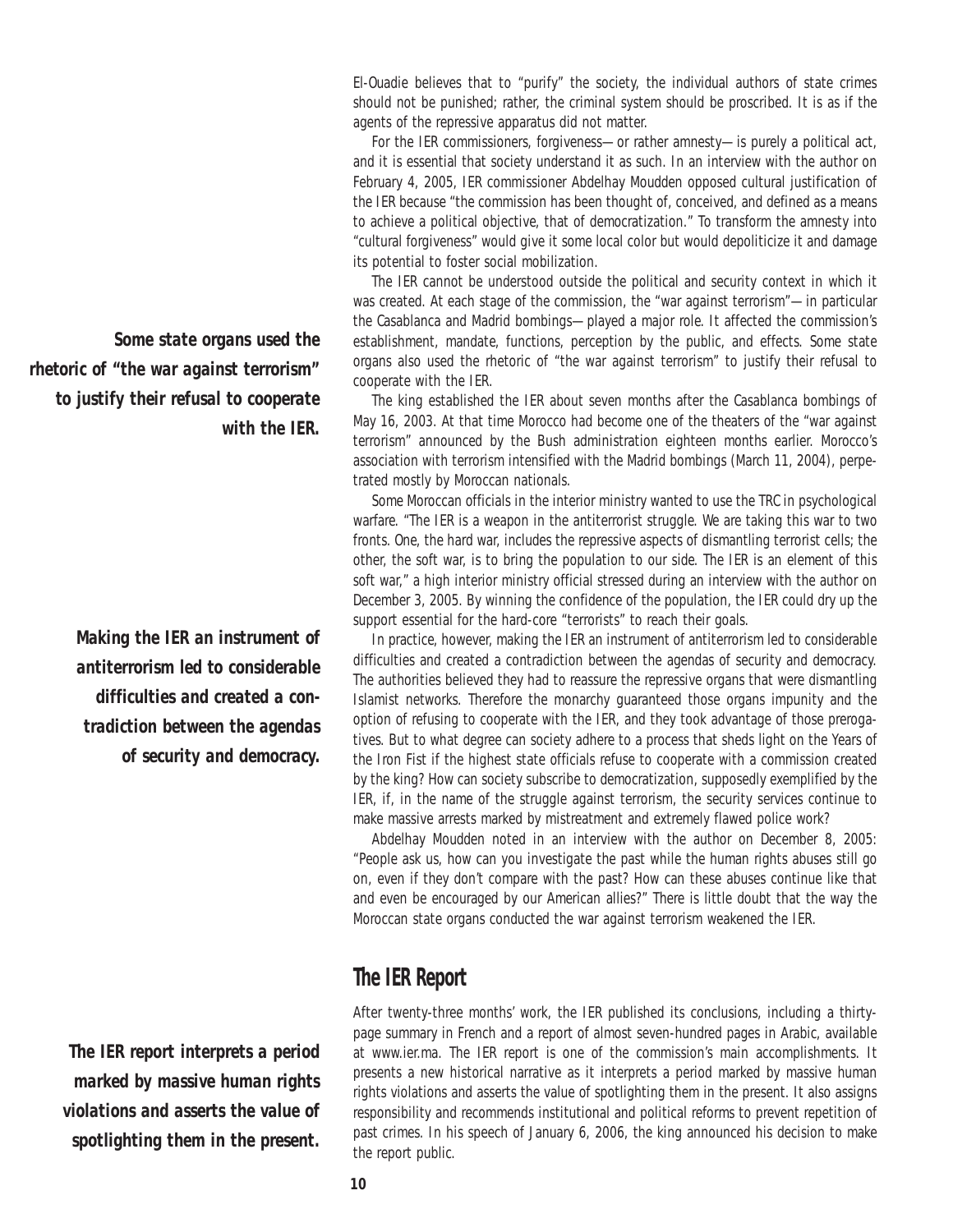The report's three sections deal with historical clarification, the question of reparations, and proposals for institutional reforms. In the historical section, the most sensitive part of the report, the commission sheds light on a number of cases, including 742 forced "disappearances." It documents the practice of arbitrary detention and describes "the systematic use of physical and moral torture," which led to the deaths of some detainees. The report also describes the police's excessive use of force to suppress protests.

While writing the report's historical clarification, the commissioners came under pressure from two sides. Many victims, human rights activists, and leaders of large international NGOs wanted the IER to go as far as possible to highlight the violations and reveal which institution was responsible (since the IER's mandate prohibited placing blame on individuals). On the other hand, the palace and the political parties from left to right, not to mention the security services, had strong reservations about being criticized in a report that would become part of the historical record. It was this pressure group that proved the most effective.

In establishing the facts, the IER thoroughly investigated the forced disappearances. The report concludes that it cannot properly elucidate sixty-six other cases and recommends that the state pursue the investigations the commission already had begun. These cases are the most politically sensitive. The IER fails, for instance, to shed any new light on the fate of the famous leftist and Third World leader Mehdi Ben Barka, although it is public knowledge that the Moroccan secret services played a major role in his "disappearance" in 1965.

At times, the report criticizes the obstacles state agents and agencies created, hindering the commission's work. "The state of the archives is deplorable, if they exist at all; cooperation by the security apparatus was erratic; the testimony of those responsible was sometimes vague, and others refused to cooperate at all to establish the truth," it complains. (See the summary in French on www.ier.ma/\_rapport\_fr.php.) According to some Moroccan journalists, the army was united in refusing to cooperate with the IER.

The report also documents the practice of arbitrary detention and states that "the systematic resort to physical and moral torture" inflicted upon the detainees often led to "psychological and permanent physical disability or even death." The report notes that the moral and psychological torture of detainees consisted of "threats of death or rape, insults and other attacks on their dignity, torture, or the threat to torture a close family member." It notes that "women were subjected to other, specific forms of abuse," such as rape.

The report documents "excessive and disproportionate use of public force" to suppress demonstrations, resulting in unknown numbers of victims at these events. The commission wanted to "stress that a number of children, some less than ten years old, were among the dead."

The report admits that as a result of lack of cooperation by state agents, certain events are still unclear. It recommends follow-up and clarification of these events within the following six months.

The report is silent on the hierarchical structure of the repression. Who gave the orders? What was the chain of command? The repression was presumably not the product of isolated acts committed by state agents on their own initiative, but rather came from a hierarchical system reaching the state's highest level. The report could have gone much further in explaining the methods of the state organs. After completing the report, Driss Benzekri sent a message to King Mohammed VI with the names of military and government functionaries who were responsible for human rights violations. How and when, if ever, this information will be used or made public depends solely on the will of the king.

The last aspect of historical clarification is the most delicate and important: to deliver to society an interpretation of the political and ideological causes of human rights violations. Since the IER's establishment, interpretation of those decades has aroused intense debate in society. What were the reasons for the repression? What were the respective

*The IER fails to shed any new light on the fate of the famous leftist and Third World leader Mehdi Ben Barka.*

*The last aspect of historical clarification is to deliver to society an interpretation of the political and ideological causes of human rights violations.*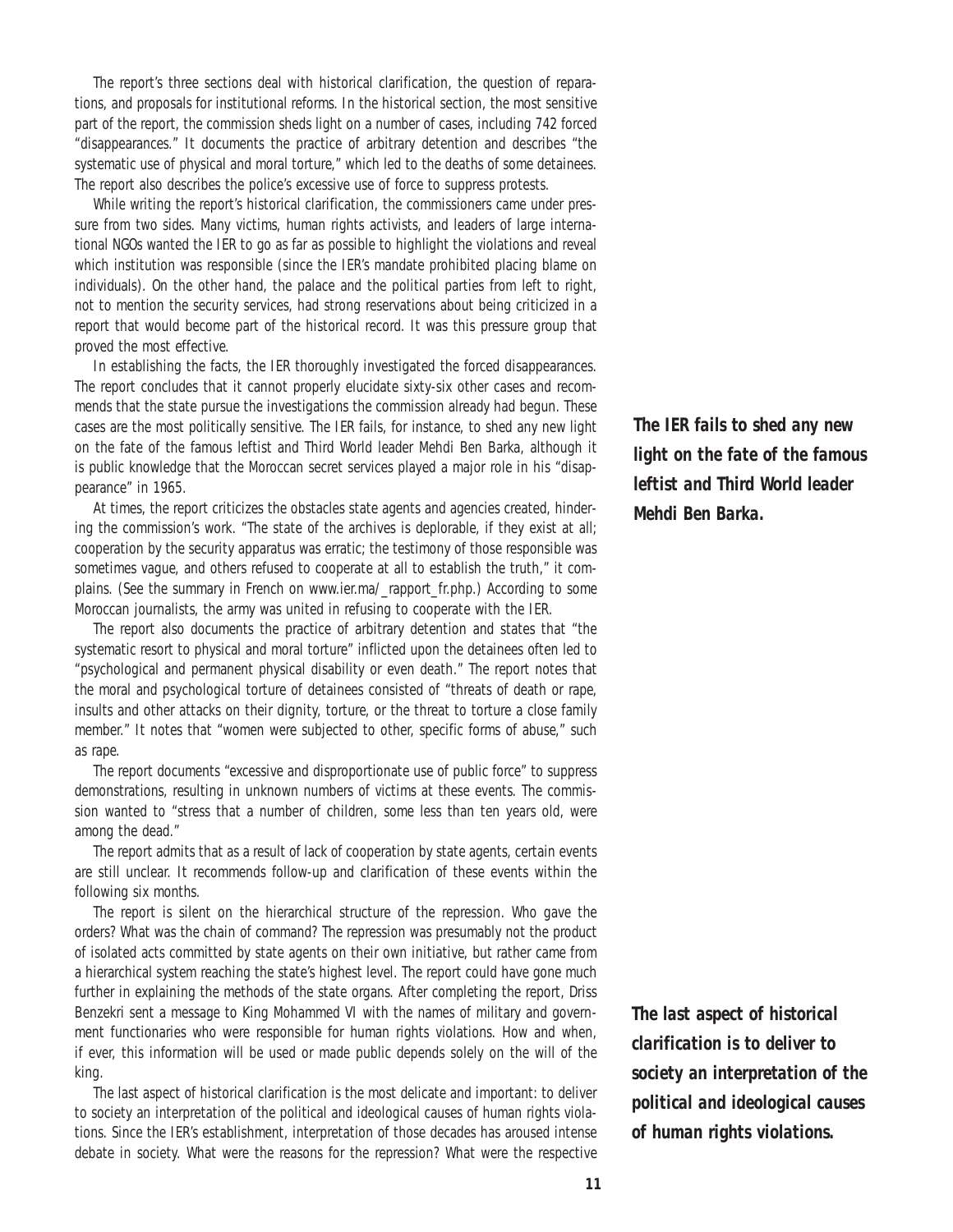roles of ideology, King Hassan II, and the armed groups that tried to overthrow the monarchy? The report provides no context-to the satisfaction of both the monarchy and the political parties, each of which feared that the IER would become a "historical tribunal." The monarchy did not want any accusations raised against King Hassan II. And the Union of Popular Socialist Forces (USFP) did not want the left to be blamed for having justified armed struggle in the past. But how can "Moroccans reconcile themselves with the past," to use the official phraseology, if historical clarification does not lead to analysis of decades of repression and violence?

The IER's mandate included completing the unfinished work of the 1999 arbitration commission. Accordingly, it has promised financial reparations totaling fifty to seventy million dollars to nearly ten thousand victims. Each victim will receive an average of five to seven thousand dollars.

These payments are intended to compensate victims of forced disappearance and arbitrary detention (with or without due process) that resulted in death or injury, as well as those subjected to arbitrary detention stemming from urban demonstrations or riots, forced exile, and sexual violence. The IER used six criteria to determine reparations: deprivation of liberty; forced disappearance; detention conditions; use of torture and other cruel, degrading, and inhuman treatment; the aftermath of physical and psychological abuse; and the loss of opportunity and potential income. In addition to financial reparations, some victims will regain public office or receive other administrative or professional reparations.

The IER also recommends adopting and supporting socioeconomic and cultural development plans for a number of cities (such as Casablanca), women, and regions such as Rif, Figuig, Agdez-Zagora, Tazmamart, and the Middle Atlas that were hard hit by the repression.

Originally, the TRC's goal was to give impetus to the pursuit of democratization. This was the objective of the "historic deal" between Driss Benzekri and the monarchy. Once the IER had completed its mandate, Benzekri declared in his speech at the National Endowment for Democracy that he favored the establishment of "some type of parliamentary monarchy in Morocco in the not-too-distant future." The recommendations in the IER report present a road map to that goal.

The IER recommends constitutional reforms to guarantee human rights—especially inclusion of the primary principles of international human rights law, such as the presumption of innocence and the right to due process, in domestic law. The report proposes that the constitution explicitly state that rights and liberties such as the freedom to travel; freedom of expression, demonstration, and association; the right to strike; the right to private correspondence; the inviolability of the home; and respect for privacy are fundamental. The report also recommends reinforcing the separation of powers, strengthening independent judicial and legislative branches, and adopting national measures against impunity, as well as improving government oversight of the security apparatus.

The commission asked the prime minister (not the king) to assume responsibility for past human rights violations in the name of the Moroccan state and to ask forgiveness from the nation.

### **Conclusion**

Internationally, the establishment of the IER helped Morocco improve its human rights image, projecting it as a model of a modern state in the Arab Islamic world. This image is politically and economically important for a regime with close ties to the West, especially at a time of tension between parts of the Muslim world and the United States.

The IER has demonstrated that religious and cultural factors are secondary in choosing between punishment and amnesty for massive human rights violations. These factors might come into play at a later stage, to legitimate political decisions. In this regard the

*The IER has promised financial reparations totaling fifty to seventy million dollars to nearly ten thousand victims.*

*The commission asked the prime minister (not the king) to assume responsibility for past human rights violations in the name of the Moroccan state and to ask forgiveness from the nation.*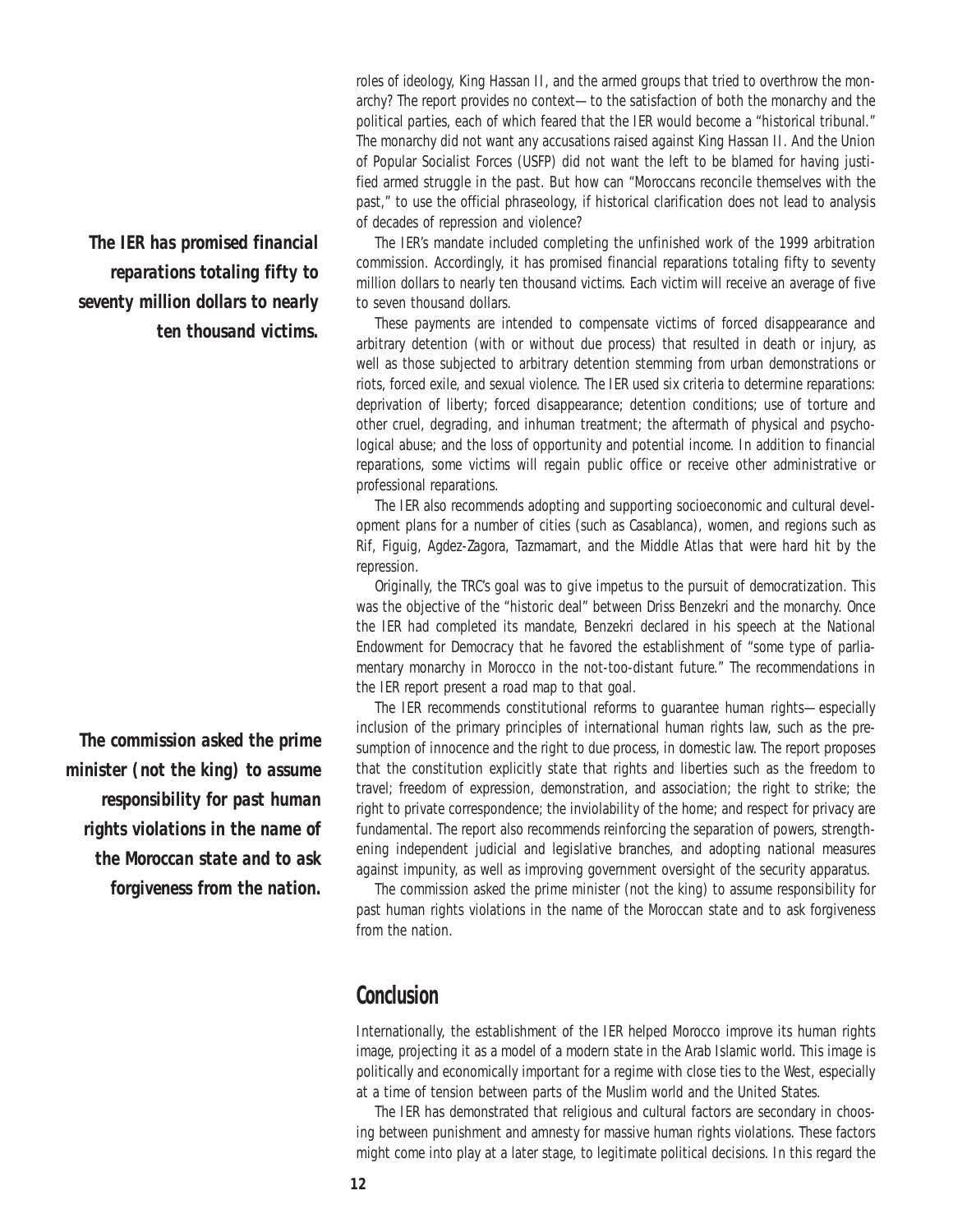Moroccan case is particularly revealing. The semantic battle over the king's use of the word "forgiveness" and the commissioners' use of the word "amnesty" shows differing intentions and goals. By employing a spiritual term, the king sought to make a nonjudicial approach to the perpetrators more acceptable and less political. On the other hand, the commissioners sought to keep restorative justice in the political arena. They used political and judicial terms in hopes that society would pressure the state to undertake fundamental reforms.

The framing of the TRC is itself part of a wider debate about the country's political future. It also underlines the fact that TRCs are flexible instruments. They can be used even without regime change, and each state can extract what it wants from its culture and religion to justify a symbolic policy of forgiveness, in line with its political objectives.

However, the "war against terrorism" created insuperable obstacles for the TRC. The "antiterrorist struggle" has superseded the defense of human rights in many official circles in Morocco and elsewhere. In practice, a truth commission cannot be an effective instrument in the soft war against terrorism. The tension is too strong between the interests of repressive agencies that want to operate with fewer restrictions and the TRC's need to shed light on these agencies' actions.

Although it would be difficult to confirm this speculation, the IER's existence and establishment by the king may have prevented further human rights abuses by state organs. The king's personal involvement with the IER gave legitimacy to human rights discourse inside the state apparatus. It also may have increased the perception that future abuses would be prosecuted.

One of the striking peculiarities of Morocco is the absence of dramatic regime change. Without it, the TRC aimed to foster democratization. Has it worked? Did the commissioners have reason to put their faith in the "historic deal" they struck with the monarchy? This is the decisive question. Fulfilling the commission's recommendations would involve a substantial change in the structure of power in Morocco, as Prince Moulay Icham, fourth in line to the throne, stressed: "Democracy and the sacredness of the king are not reconcilable. That is the systemic problem in Morocco. It is a question that we touch upon all the time.… The question now is how to disassociate the monarchy from the caliphate system, or to transform the monarchy. Reforming the monarchy is the only way to perpetuate it" (as quoted in *Tel Quel*, December 25, 2004).

Although the current king has broken with his father's autocratic regime, he paradoxically claims continuity with that regime. Before a group of victims he said: "Praise be to Almighty God that as the loyal successor of my venerable father, I have seen to it that this mission has been successfully carried out. On behalf of the entire Moroccan people, I send these glad tidings to his blessed soul to bring joy to his heart, as well as to the hearts of all victims, sufferers who were harmed and their grieving families, about whom I care so deeply" (www.ier.ma). Should this speech be read as empty rhetoric? Or is it, rather, a pledge to the "old guard" who remain at their posts? This persistent ambiguity in the consideration of the legacy of King Hassan II raises uncertainty about Morocco's political development.

Nonetheless, the IER has given legitimacy to the words of the victims. It has proposed reforms that would transform Morocco into a parliamentary monarchy if they were implemented. The IER has offered a road map for political and institutional change that could lead to the establishment of the rule of law. No one knows yet how the security forces will react to this proposition, especially while they engage in a "war against terrorism." Nor can one predict how the economic actors who have a direct stake in the status quo will react. What is the king's margin for maneuver, especially when confronted with opposing pressures from Moroccan society?

No one knows yet if or how the Moroccan monarchy and political class will use the IER's recommendations. If the recommendations do take hold, Morocco will have demonstrated that transitional justice mechanisms can free new political space and rebuild confidence between state and society. This would constitute a stimulating and hopeful precedent in the Arab Islamic world. If the IER commissioners lose their wager to renovate the Moroc-

*The king sought to make a nonjudicial approach to the perpetrators more acceptable and less political. The commissioners sought to keep restorative justice in the political arena.*

*The IER's establishment by the king may have prevented further human rights abuses by state organs.* 

*The IER has offered a road map for political and institutional change that could lead to the establishment of the rule of law.*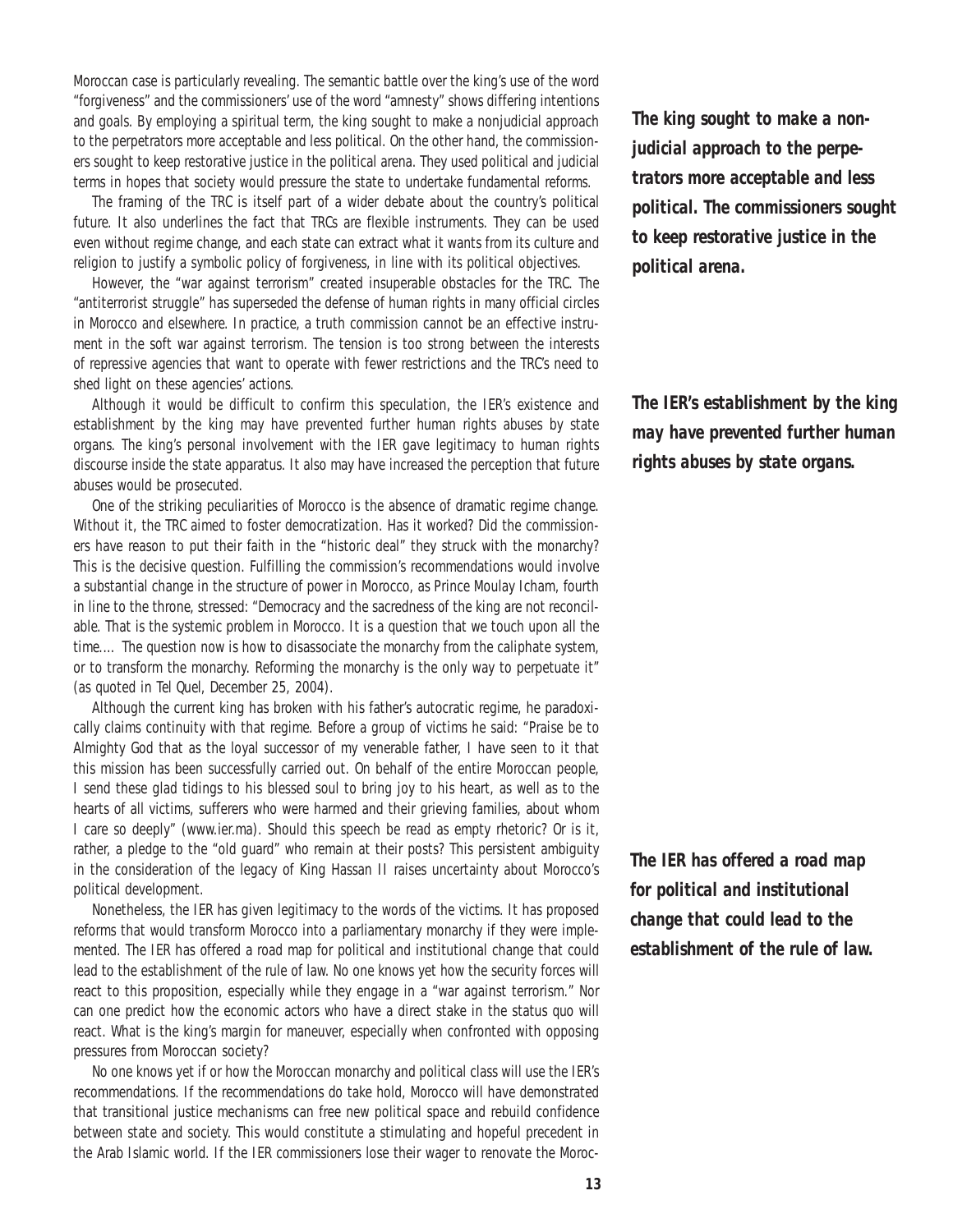can system, that will only reinforce the frustration of those who will feel duped. Thus the IER could have the unintended consequence of playing into the hands of extremist Islamists, who believe that violence is the only way to bring about real change.

#### **Recommendations**

- 1. **Reform the system of governance.** Although it initially made the security apparatus nervous, the platform of reforms advocated by the IER will contribute to strengthening the democratic option, the most conducive to long-term stability. Likewise, as the IER suggested, a public apology by the prime minister or the king to victims of past abuses and the nation would constitute official recognition that the violations were the product of an organized, structural, hierarchical system that reached all the way to the pinnacle of the state.
- 2. **Lustration.** Even if the Moroccan authorities remain determined not to punish judicially those responsible for repression during the Years of the Iron Fist, they nevertheless could drive those responsible from public office. This measure would strengthen the credibility of the state. If state organs cooperated in revealing the circumstances and fate of the "disappeared," their credibility also would be enhanced. Without their help, the IER has proven to be incapable of accomplishing this objective.
- 3. **Providing technical support.** Western governments could help the Moroccan government reform its judicial system and offer technical support in training police forces, judges, and prosecutors, thus reinforcing respect for human rights.
- 4. **Resolving the situation in the Western Sahara.** In coordination with its European allies, the United States would be well advised to start a diplomatic initiative to help settle the Western Sahara conflict, which has lasted since 1975. This conflict remains the principal barrier to normalization of relations between the two most important countries in North Africa, Morocco and Algeria, both of which play a key role in the stability of this strategic region.